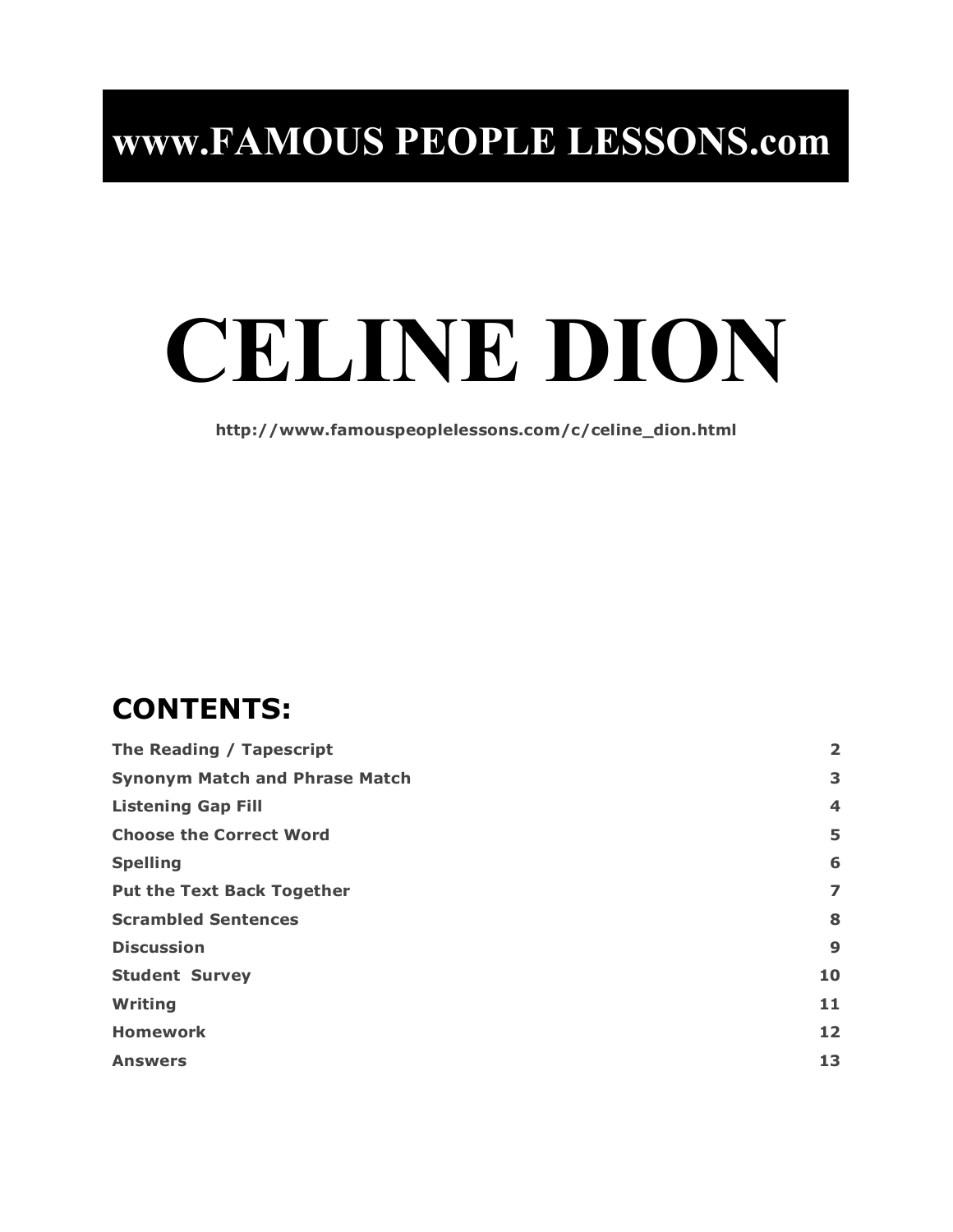## **THE READING / TAPESCRIPT**

Celine Dion is a superstar in both French and English. She is one of the most talented and successful artists of her generation. In May 2008, she received France's highest award, but her beginnings were slightly more humble. She was the youngest of 14 children born to poor parents. Music was a key part of family life and her earliest dream was to be famous.

When she was eighteen, at a Michael Jackson concert, she decided she wanted to be a star like him. She needed a change of image and had cosmetic and dental surgery. She also had English lessons to polish her accent for singing songs in English. Her English debut, the 1990 album 'Unison', brought her to the world's attention.

Dion has spent two decades making hit albums in English and sticking to her roots by singing in French. She says she is a French singer who occasionally records in English. Her 1995 release 'D'eux' is still the best-selling French album of all time. She continues to perform regularly and is today regarded as one of pop music's most influential female vocalists.

Dion is also a clever businesswoman. She has branched out into different areas to market her name. She started and then sold a successful restaurant franchise. She then signed a profitable deal with perfume giant Coty to release her own line of fragrances. She also supports many charities worldwide. She has achieved her childhood dream and helped countless people along the way.

247 words Flesch Kinkaid 7.8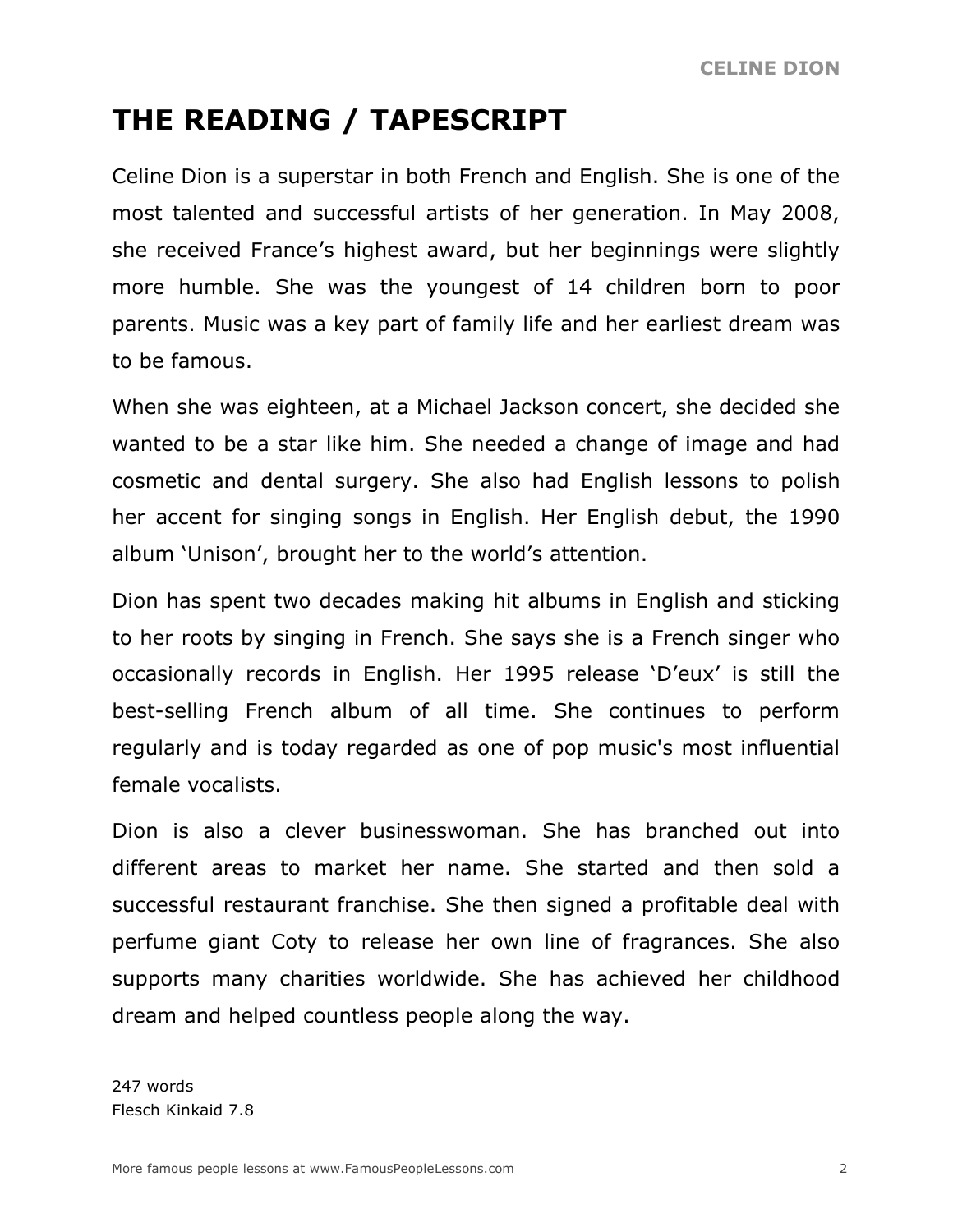**SYNONYM MATCH: Match the words from the article on the left with their synonyms on the right. Are your answers the same as other students'?**

*Paragraphs 1 and 2*

| 1. | generation | a. major |  |
|----|------------|----------|--|
| ∽  |            |          |  |

- 2 humble *b.* improve
- 3. key *c.* simple
- 4. image *d.* age group
- 5. polish *e.* awareness
- 6. attention *f.* appearance

#### *Paragraphs 3 and 4*

| 7.  | roots        | g. | important  |
|-----|--------------|----|------------|
| 8.  | regarded     | h. | expanded   |
| 9.  | influential  | İ. | realized   |
| 10. | branched out | j. | origins    |
| 11  | franchise    | k  | considered |
| 12  | achieved     |    | chain      |

#### **PHRASE MATCH: Match the following phrases from the article.**

| 1.             | the most talented and successful | a. | more humble                  |
|----------------|----------------------------------|----|------------------------------|
| $\overline{2}$ | her beginnings were slightly     | b. | out into different areas     |
| 3.             | Music was a key                  | c. | her accent                   |
| 4.             | English lessons to polish        | d. | her roots                    |
| 5.             | the 1990 album 'Unison', brought | e. | artists of her generation    |
| 6.             | sticking to                      | f. | influential female vocalists |
| 7.             | the best-selling French album    | g. | her to the world's attention |
| 8.             | one of pop music's most          | h. | her childhood dream          |
| 9.             | She has branched                 | i. | part of family life          |
| 10.            | She has achieved                 | j. | of all time                  |
|                |                                  |    |                              |

More famous people lessons at www.FamousPeopleLessons.com 3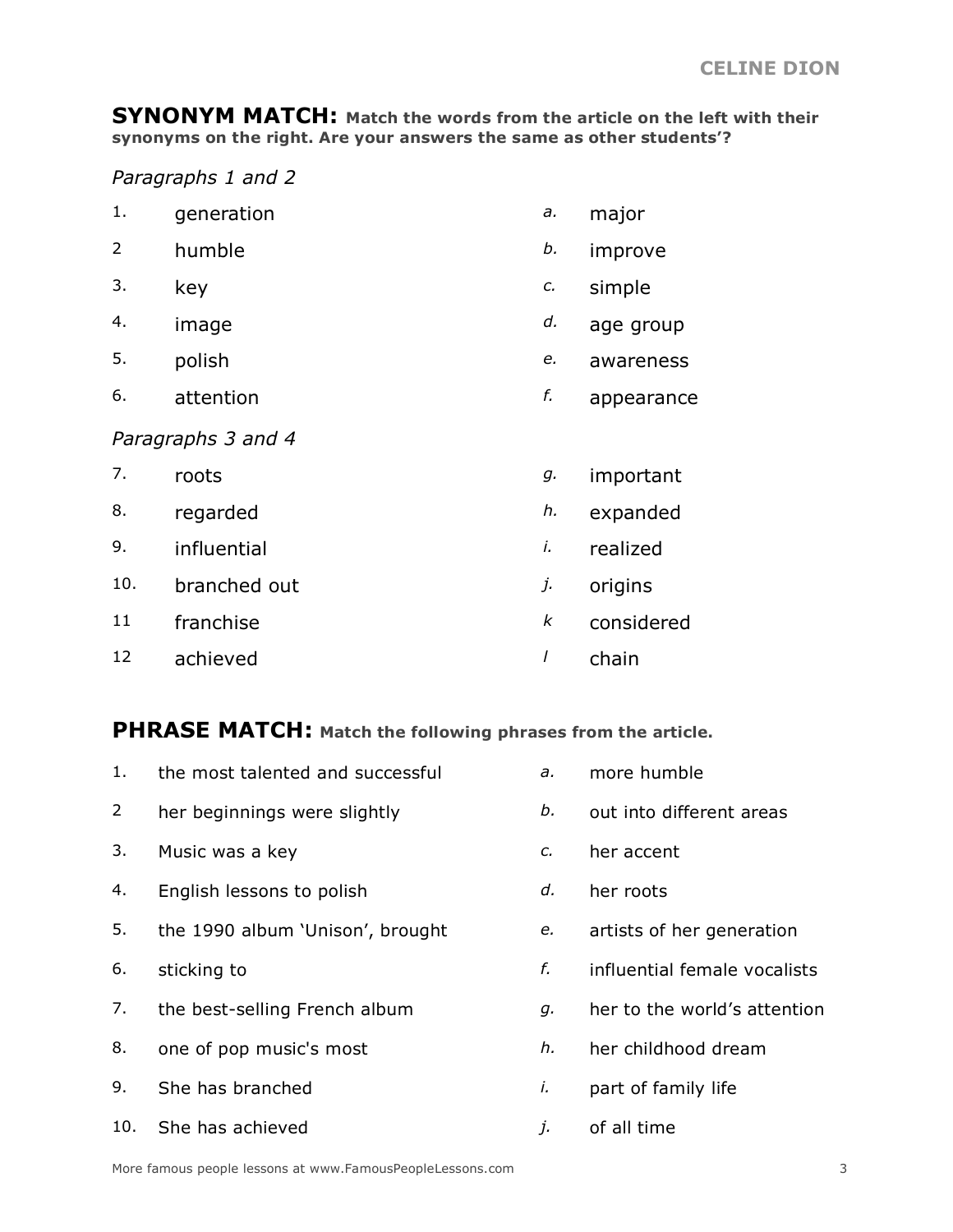### **LISTENING GAP FILL:**

Celine Dion is a superstar in both French and English. She talented and successful artists of her generation. In May 2008, she received France's The contract the sequentings were the contract of the contract of the contract of the contract of the contract of the contract of the contract of the contract of the contract of the contract of the contract of the She was the youngest of 14 children born to poor parents. **EXECUTE:** family life and her earliest dream was to be famous. When she was eighteen, at a Michael Jackson concert, she decided she wanted \_\_\_\_\_\_\_\_\_\_\_\_\_\_\_\_\_ him. She needed a \_\_\_\_\_\_\_\_\_\_\_\_\_\_\_ and had cosmetic and dental surgery. She also had English lessons \_\_\_\_\_\_\_\_\_\_\_\_\_\_\_\_ for singing songs in English. Her English debut, the 1990 album 'Unison', \_\_\_\_\_\_\_\_\_\_\_\_\_\_\_\_ world's attention. Dion has spent two decades \_\_\_\_\_\_\_\_\_\_\_\_\_\_\_\_\_ in English and sticking singing in French. She says she is a French singer who occasionally records in English. Her 1995 release 'D'eux' is still the bestselling French album \_\_\_\_\_\_\_\_\_\_\_\_\_\_. She continues to perform regularly and is today regarded as one of pop music's \_\_\_\_\_\_\_\_\_\_\_\_\_\_\_\_\_ female vocalists. Dion is also a clever businesswoman. She has \_\_\_\_\_\_\_\_\_\_\_\_\_\_\_\_\_ different areas to market her name. She started \_\_\_\_\_\_\_\_\_\_\_\_\_\_ successful restaurant franchise. She then signed a profitable deal with perfume giant Coty **Coty Example 20** of fragrances. She also supports many charities worldwide. She has achieved her childhood dream and helped countless people the control of the control of the control of the control of the control of the control of the control o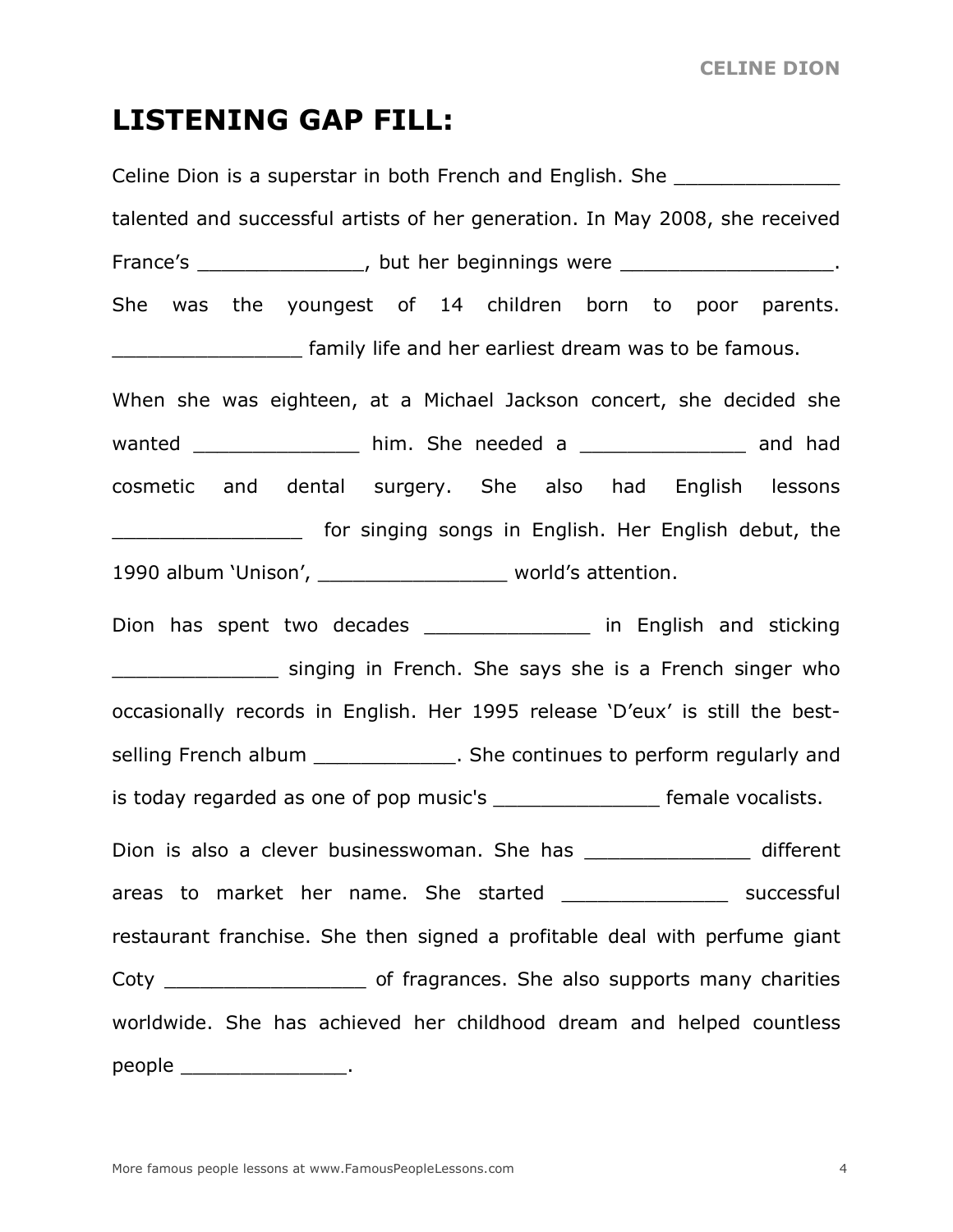## **CHOOSE THE CORRECT WORD:**

**Delete the wrong word in each of the pairs of italics.**

Celine Dion is a superstar in *both / all* French and English. She is one of the *most / best* talented and successful artists of her generation. In May 2008, she received France's highest award, but her beginnings were *slighter / slightly* more humble. She was the youngest of 14 children born to poor parents. Music was a *key / lock* part of family life and her earliest dream was to be famous.

When she was eighteen, at a Michael Jackson concert, she decided she wanted *and / to* be a star like him. She needed a change of *images / image* and had cosmetic and dental surgery. She also had English lessons to *scrub / polish* her accent for singing songs in English. Her English debut, the 1990 album 'Unison', brought her to the world's *attention / attendant*.

Dion has spent two decades making hit albums in English and sticking to her *petals / roots* by singing in French. She says she is a French singer who *occasionally / occasion* records in English. Her 1995 release 'D'eux' is still the best-selling French album *of every / all* time. She continues to perform regularly and is today regarded *as / by* one of pop music's most influential female vocalists.

Dion is also a clever businesswoman. She has branched *in / out* into different areas to *market / bazaar* her name. She started and then sold a successful restaurant franchise. She then signed a profitable deal with perfume *ogre / giant* Coty to release her own line of fragrances. She also supports many charities worldwide. She has achieved her childhood dream and helped *countless / countable* people along the way.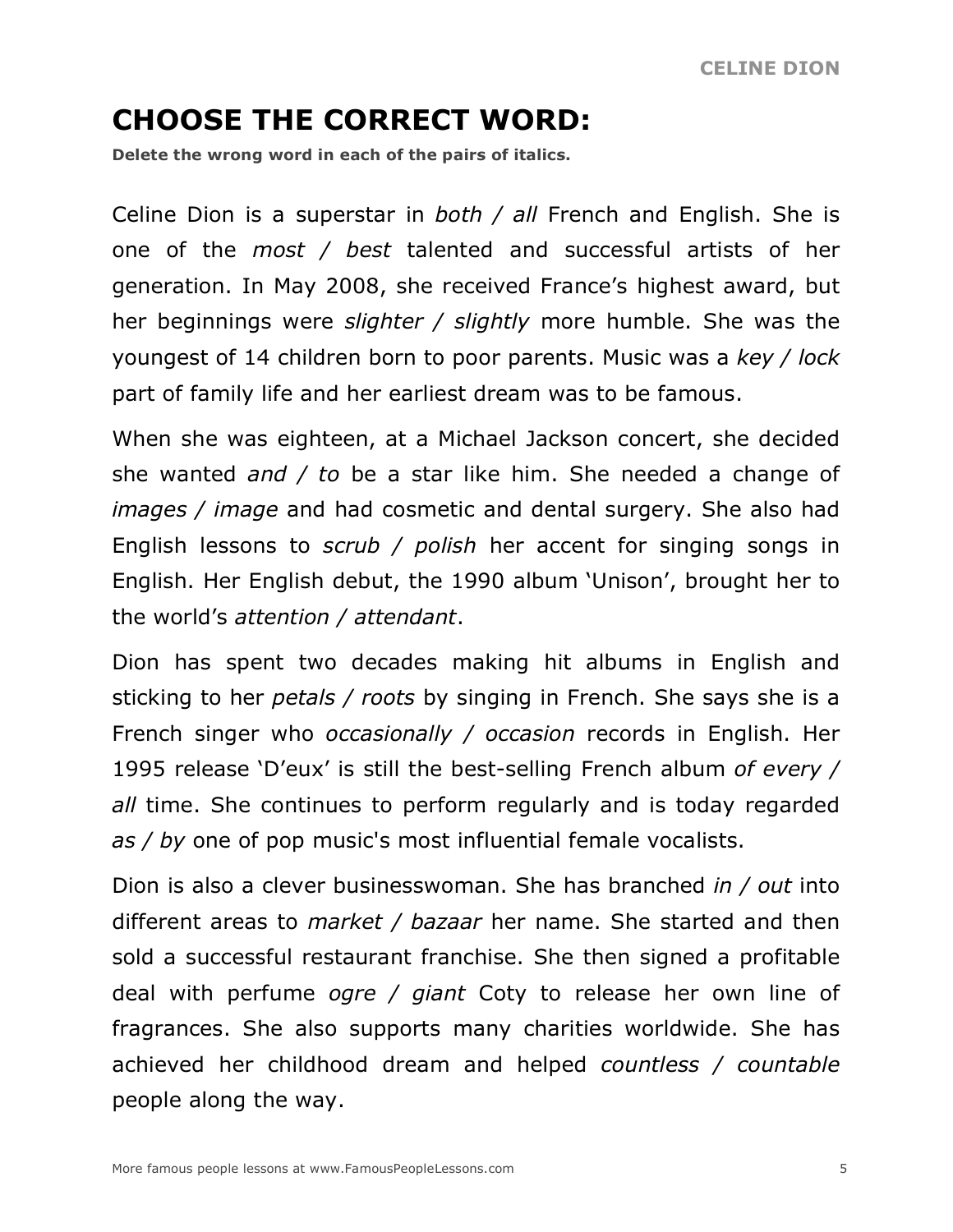#### **SPELLING:**

**These jumbled words are from the text. Spell them correctly.**

#### *Paragraph 1*

- 1. one of the most tletenda and successful artists of her generation
- 2. In May 2008, she received France's highest warda
- 3. her beginnings were istyhllg more humble
- 4. her earliest dream was to be sfamou

#### *Paragraph 2*

- 5. She needed a change of geiam
- 6. cosmetic and dental regyrus
- 7. English ubted
- 8. English lessons to polish her tncace

#### *Paragraph 3*

- 9. sticking to her tsroo
- 10. a French singer who occasionally rocedsr in English
- 11. the best-signlle French album of all time
- 12. one of pop music's most influential afelem vocalists

#### *Paragraph 4*

- 13. a successful restaurant fsnherica
- 14. a profitable deal with fpemeur giant Coty
- 15. She has dhceeaiv her childhood dream
- 16. helped luosetnsc people along the way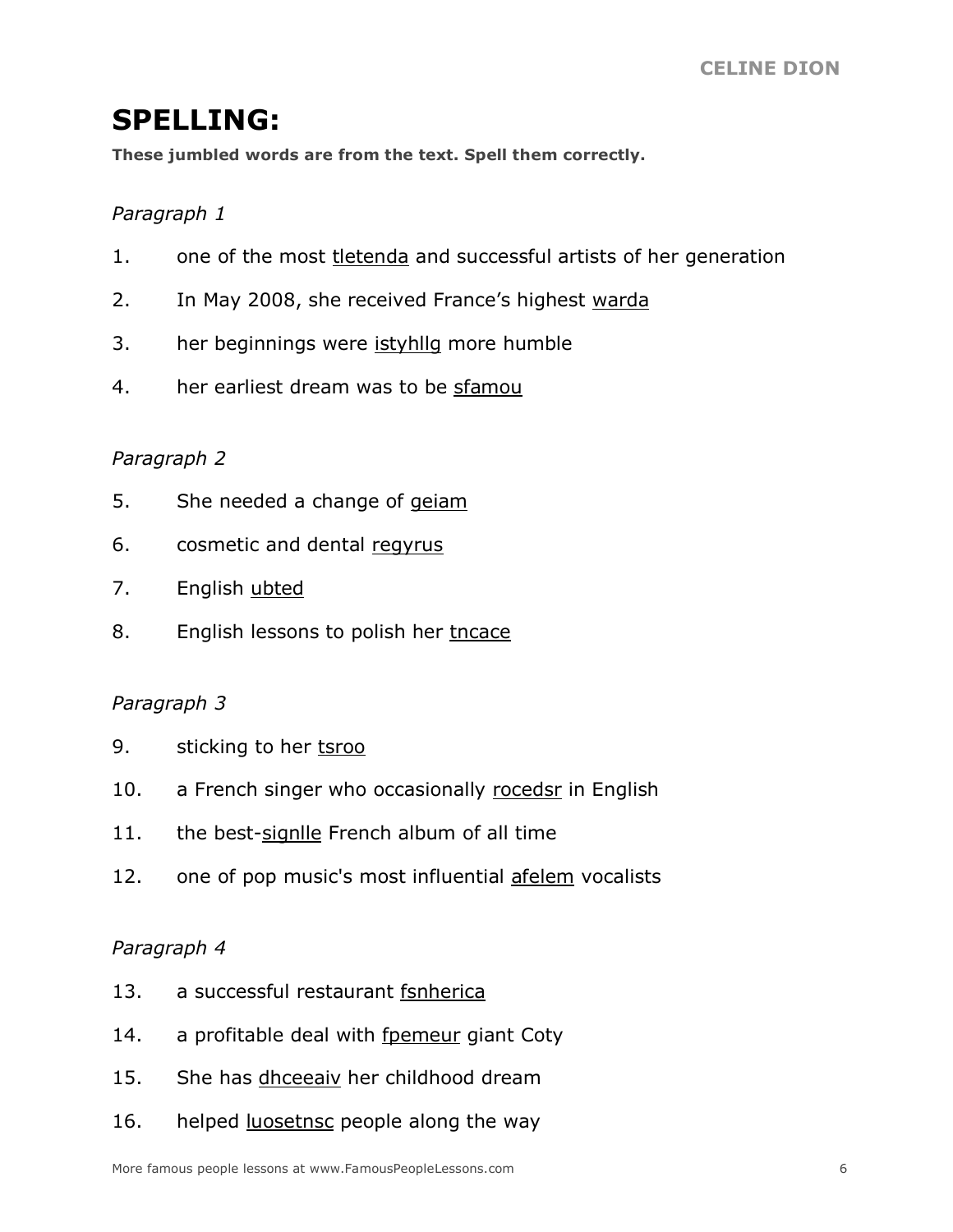## **PUT THE TEXT BACK TOGETHER**

**Number these lines in the correct order.**

- ( ) by singing in French. She says she is a French singer who occasionally records
- ( ) Dion has spent two decades making hit albums in English and sticking to her roots
- () of all time. She continues to perform regularly and is today regarded as one of pop music's most influential female vocalists.
- ( ) and successful artists of her generation. In May 2008, she received France's highest award, but her beginnings were slightly
- ( ) childhood dream and helped countless people along the way.
- ( ) part of family life and her earliest dream was to be famous.
- () her name. She started and then sold a successful restaurant franchise. She then signed a profitable deal with perfume
- ( ) in English. Her 1995 release 'D'eux' is still the best-selling French album
- ( ) more humble. She was the youngest of 14 children born to poor parents. Music was a key
- ( ) giant Coty to release her own line of fragrances. She also supports many charities worldwide. She has achieved her
- ( *1* ) Celine Dion is a superstar in both French and English. She is one of the most talented
- ( ) When she was eighteen, at a Michael Jackson concert, she decided she wanted to be a
- () her accent for singing songs in English. Her English debut, the 1990 album 'Unison', brought her to the world's attention.
- () star like him. She needed a change of image and had cosmetic and dental surgery. She also had English lessons to polish
- ( ) Dion is also a clever businesswoman. She has branched out into different areas to market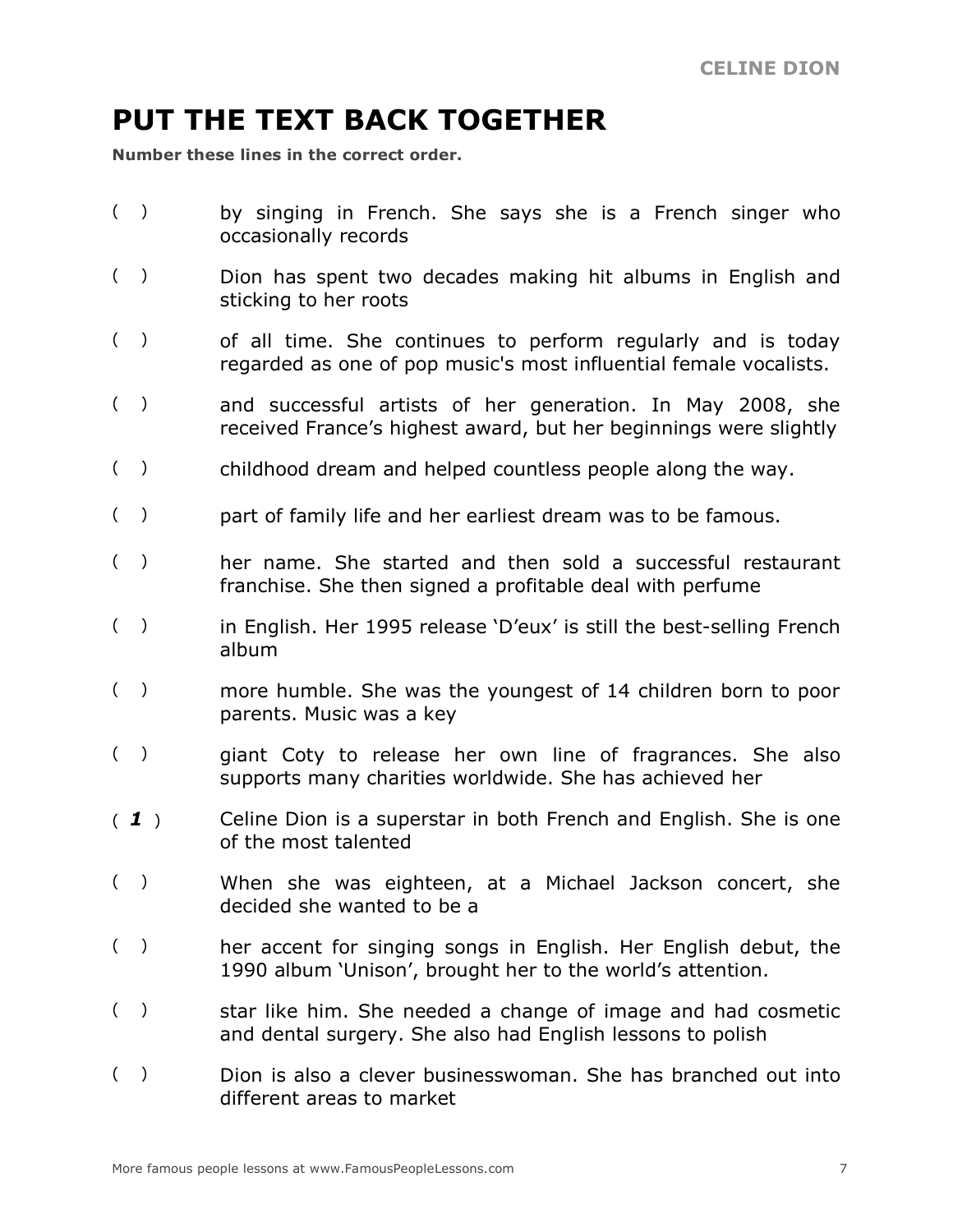#### **SCRAMBLED SENTENCES**

**With your partner, put the words back into the correct order.**

1. of talented her and generation successful the artists most 2. were beginnings her humble more slightly 3. Music life family of part key a was 4. image of change a needed She 5. English accent her polish to lessons 6. French in singing by roots her to sticking 7. French the album best of all selling time 8. has out different She branched into areas 9. with Coty signed deal giant then profitable perfume She a 10. way the along people countless helped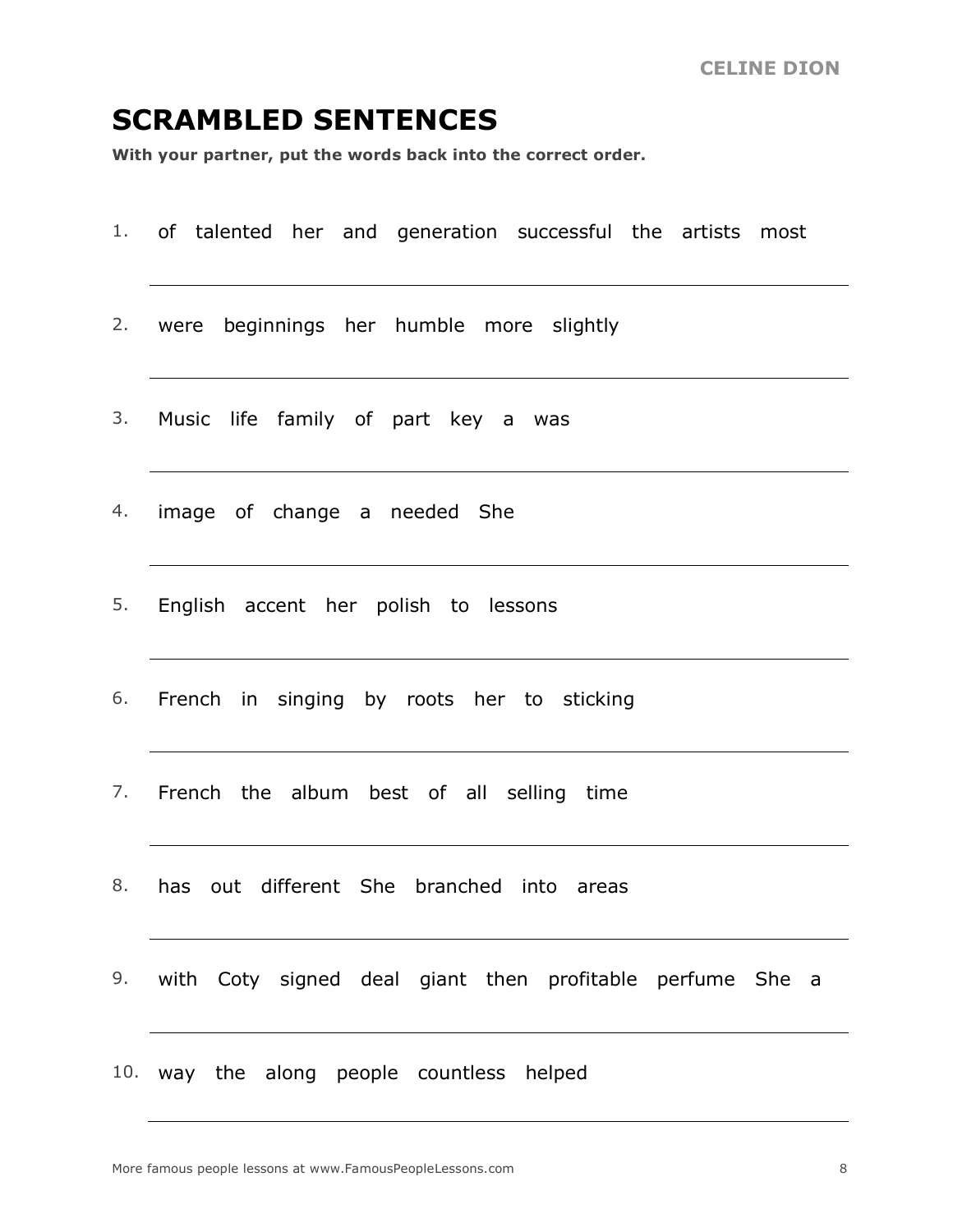#### **DISCUSSION (Write your questions): STUDENT A's QUESTIONS (Do not show these to student B)**

- 1. What do you know about Celine Dion?
- 2. Would you like to meet Celine Dion?
- 3. What would you like to know about Celine Dion and why?

| 4. |                                                                                                                      |  |  |
|----|----------------------------------------------------------------------------------------------------------------------|--|--|
| 5. |                                                                                                                      |  |  |
| 6. | <u> Territoria de la contenentación de la contenentación de la contenentación de la contenentación de la contene</u> |  |  |
| 7. | <u> 1980 - Jan Barnett, mars et al. (</u> † 1920)                                                                    |  |  |
| 8. |                                                                                                                      |  |  |

More famous people lessons at www.FamousPeopleLessons.com

**CELINE DION**

## **DISCUSSION (Write your questions): STUDENT B's QUESTIONS (Do not show these to student A)**

------------------------------------------------------------------------------

- 1. What did you learn from this text about Celine Dion?
- 2. What questions would you like to ask Celine Dion?
- 3. What would her answers be to those questions?

| 4. |  |
|----|--|
| 5. |  |
| 6. |  |
| 7. |  |
| 8. |  |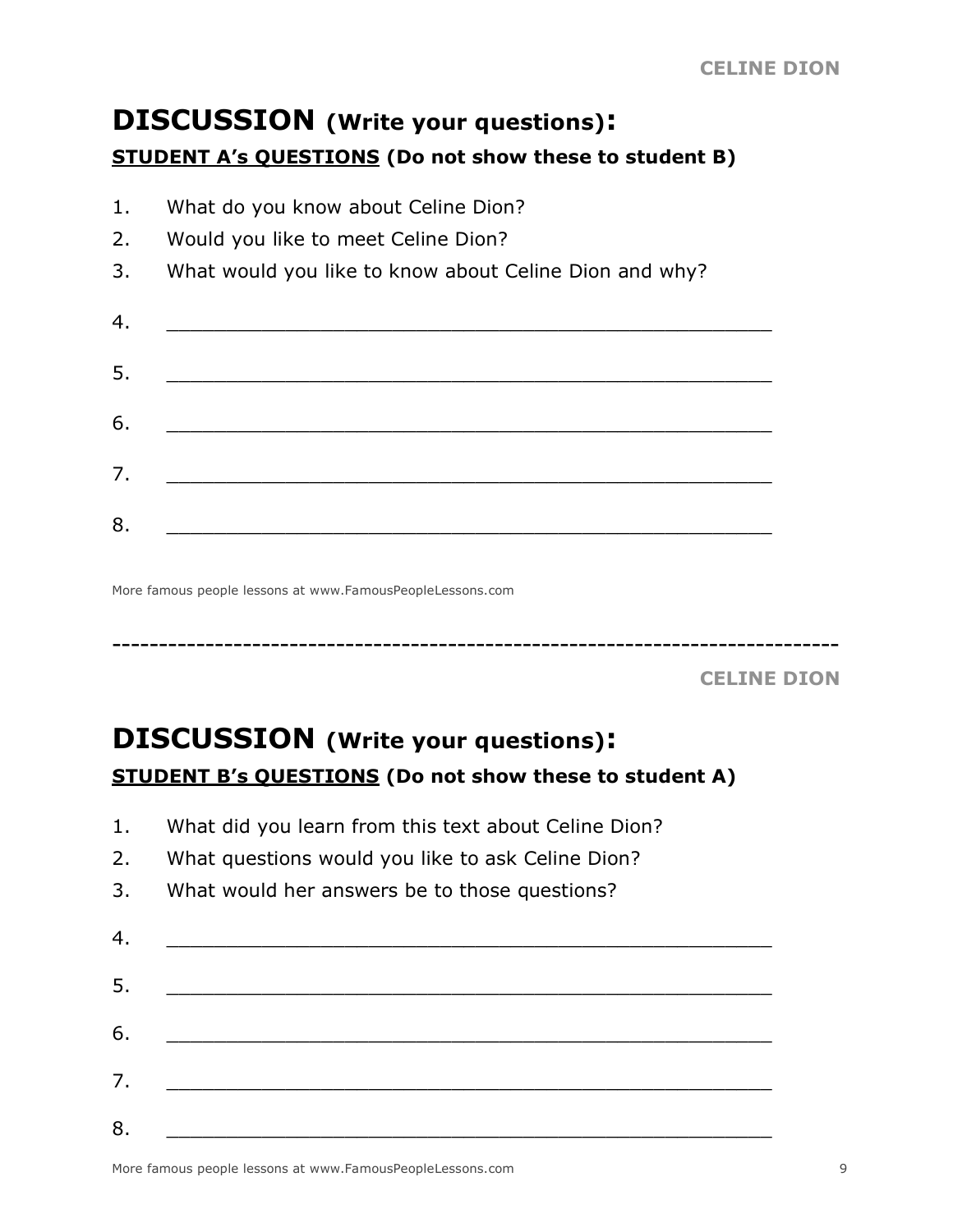## **THE CELINE DION SURVEY:**

**Write five questions about Celine Dion in the table. Do this in pairs/groups. Each student must write the questions on his / her own paper.**

**Without your partner, interview other students. Write down their answers.**

|      | STUDENT 1 | STUDENT 2 | STUDENT 3 |
|------|-----------|-----------|-----------|
| Q.1. |           |           |           |
| Q.2. |           |           |           |
| Q.3. |           |           |           |
| Q.4. |           |           |           |
| Q.5. |           |           |           |

**Return to your original partner(s) and share and talk about what you found out. Make mini-presentations to other groups on your findings.**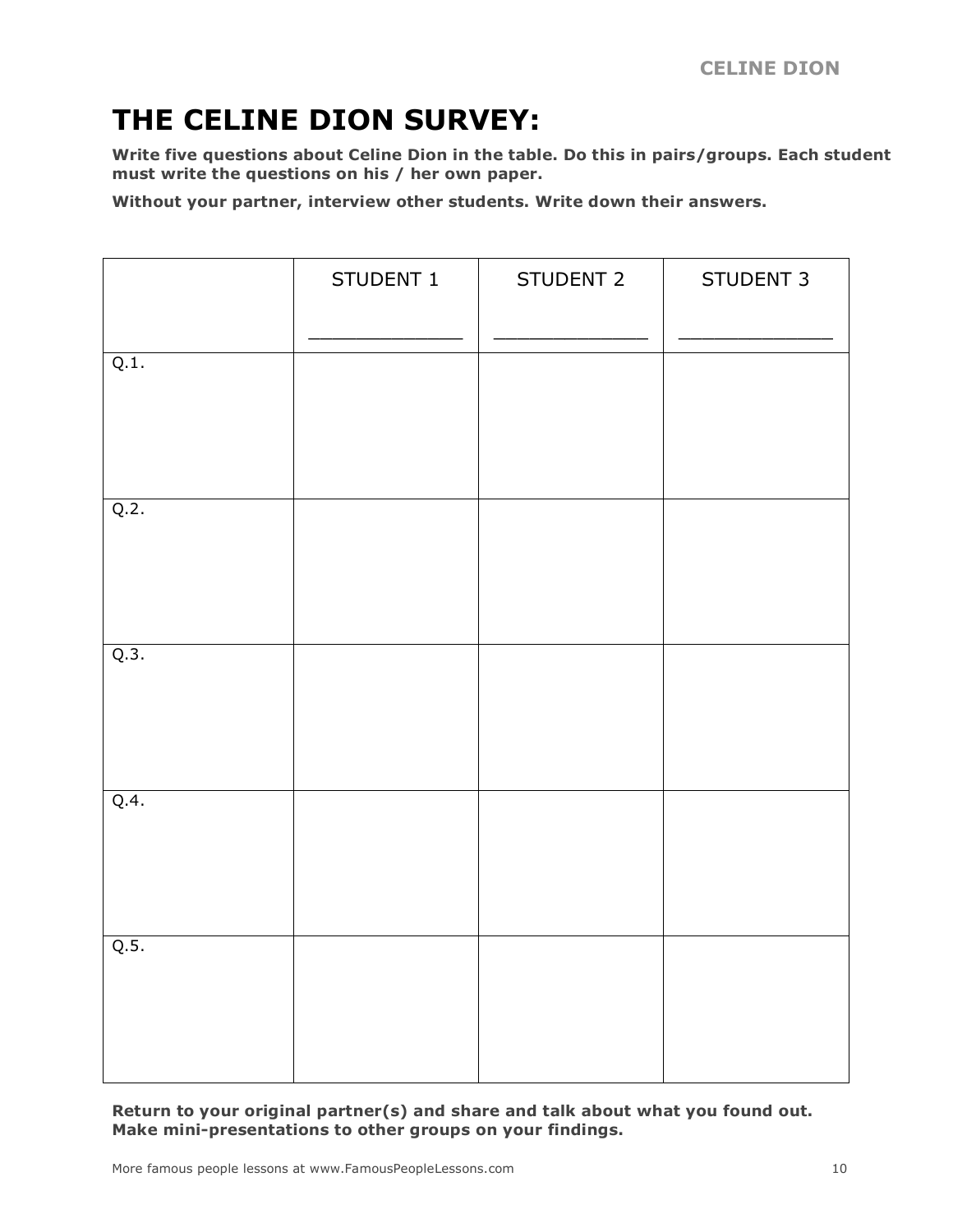## **WRITING:**

Write about Celine Dion for 10 minutes. Show your partner your paper. Correct each other's work.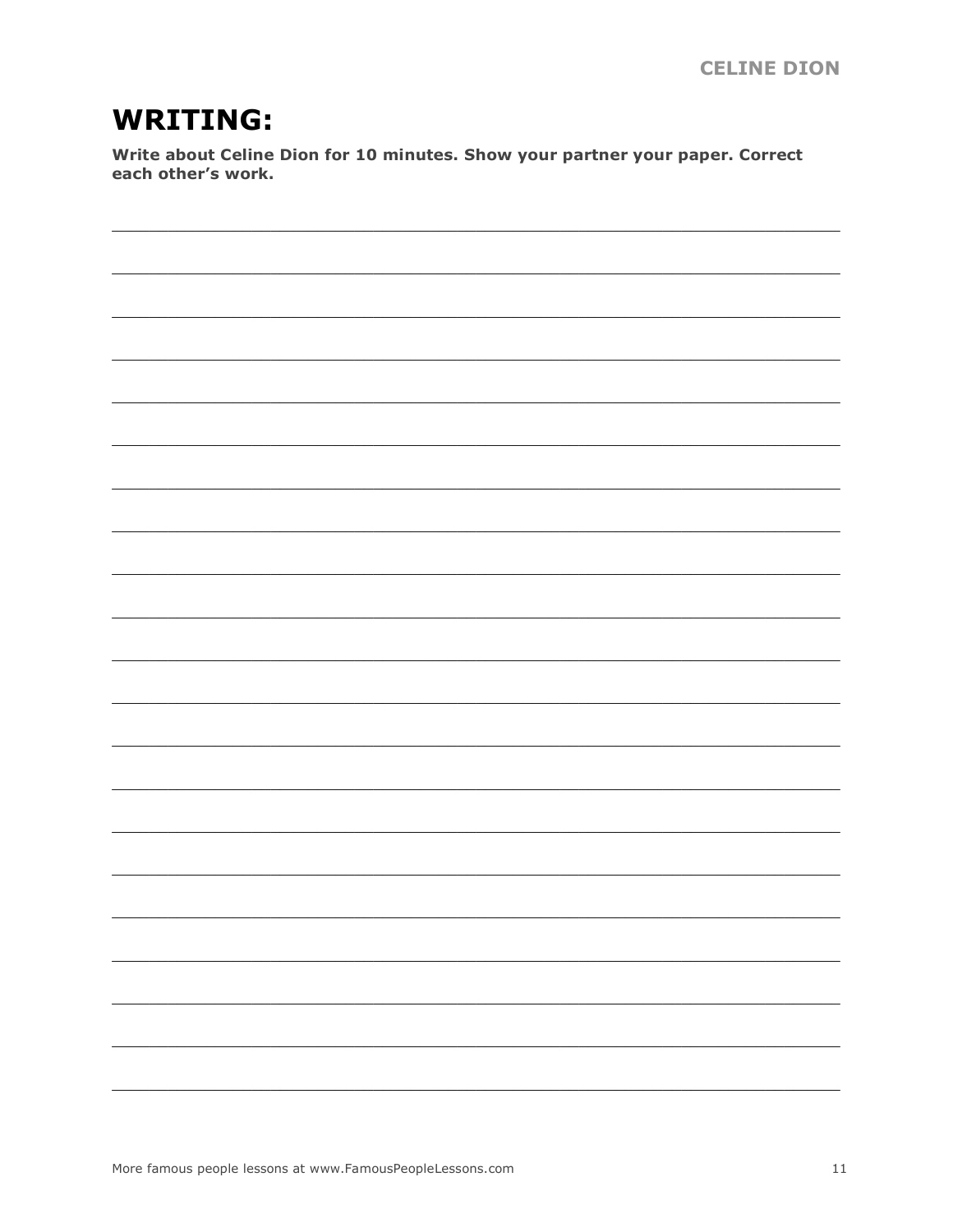## **HOMEWORK**

**1. VOCABULARY EXTENSION:** Choose several of the words from the text. Use a dictionary or Google's search field (or another search engine) to build up more associations / collocations of each word.

**2. INTERNET:** Search the Internet and find more information about Celine Dion. Talk about what you discover with your partner(s) in the next lesson.

**3. CELINE DION POSTER:** Make a poster showing the different stages of the life of Celine Dion. Show your poster to your classmates in the next lesson. Did you all find out similar things?

**4. MAGAZINE ARTICLE:** Write a magazine article about Celine Dion. Include an imaginary interview with her. Write about what she does every day and what she thinks about.

Read what you wrote to your classmates in the next lesson. Give each other feedback on your articles.

**5. LETTER:** Write a letter to Celine Dion. Ask her three questions about her life. Give her three suggestions on what she should do in her future. Read your letter to your partner(s) in your next lesson. Your "Celine Dion expert" partner(s) will try and answer your questions.